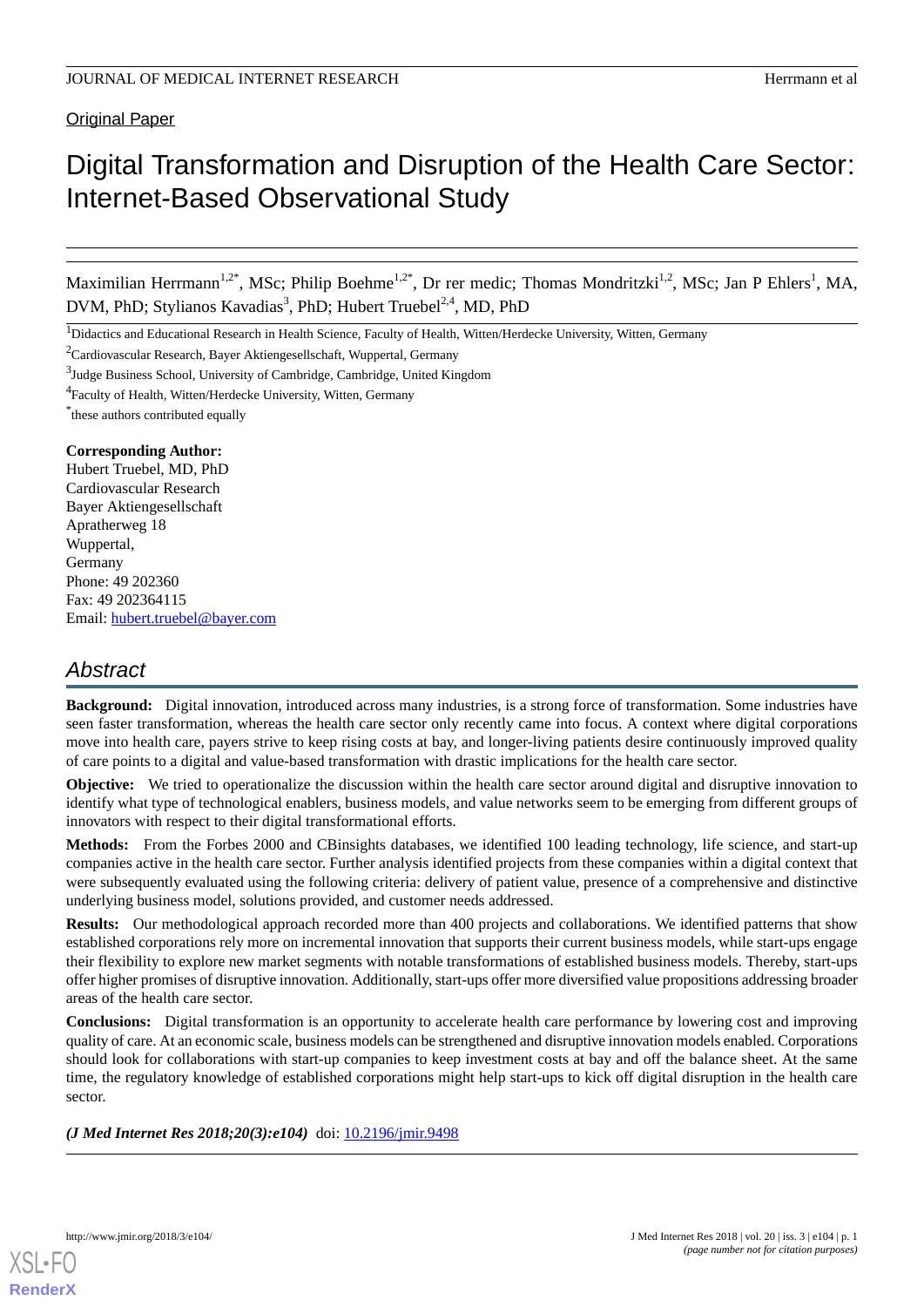### **KEYWORDS**

digital transformation; health care sector; health care reform; incremental innovation; disruptive innovation; organizational innovation; entrepreneurship; efficiency; models; organizational; diffusion of innovation; delivery of health care

# *Introduction*

Digital transformation and disruptive innovation describe the comprehensive reorientation of an industry including its business models due to the coming of age of digital technologies: the digitization of products, services, and processes [[1-](#page-6-0)[4](#page-6-1)]. It is expected that digital transformation of the health care sector will be as disruptive as that seen already in other industries [[1](#page-6-0)[-3](#page-6-2),[5\]](#page-6-3). Despite new technologies being constantly introduced, this change has yet to materialize [\[6](#page-6-4)-[9\]](#page-7-0).

According to Christensen [[10](#page-7-1),[11\]](#page-7-2), disruptive innovation requires 3 elements: (1) a technological enabler that simplifies previously complicated tasks, (2) a business model innovation that profitably delivers these simplified tasks in an affordable and convenient way, and (3) a new value network that reinforces a stakeholder position in this ecosystem. Given these conditions, it becomes intuitive that often enough disruptors come from outside an industry (with a total rethinking of the current business practices). They encroach the existing market dominance of established players from the bottom up (ie, from segments and products or services that can be viewed as lower margin and perhaps less valuable for the incumbent corporations in the industry) [\[9](#page-7-0)]. The counterpart to disruptive innovation is incremental innovation, the improvement or enhancement of product features and services that already exist in a market [[6](#page-6-4)[,12](#page-7-3),[13\]](#page-7-4).

Health care systems face major challenges with rising costs, increasing demand for provision of care in aging societies, and outcome problems [\[14](#page-7-5),[15\]](#page-7-6). It has been shown in the United States that despite the availabilty of high-tech medicine, the average standard of care remains low compared to its cost [[14\]](#page-7-5), and this phenomenon can also be seen on a global scale [[9](#page-7-0)[,14](#page-7-5),[16\]](#page-7-7).

Recent examples show that digital technology can mitigate or even eliminate these challenges, thus improving health care delivery [\[17](#page-7-8)-[20\]](#page-7-9). Despite all the hype of "digital," why is the digital transformation of the health care sector still to be seen? One hurdle could be the heavily regulated nature of the sector. On one hand, regulations ensure that products reach the market with adequate safety, quality, and efficacy; on the other, regulating a complex industry could cause an innovation straightjacket because it is hard to predict the feasibility of innovative approaches well in advance [\[9](#page-7-0),[14](#page-7-5)[,21](#page-7-10),[22\]](#page-7-11). For many patients, for whom health care remains expensive and at times inaccessible, the digital transformation offers the promise of better and cheaper care [[6](#page-6-4)[,10](#page-7-1)].

This study aims to provide an up-to-date comprehensive analysis of the transformational forces within the health care sector by looking at different stakeholders (life sciences, technology, and start-up companies). We evaluate their strategies on digital offerings and identify those that are disruptive or more incremental. We also point toward strategies that could enable digital disruption within the health care system.

 $XS$ -FO **[RenderX](http://www.renderx.com/)**

# *Methods*

### **Data**

A systematic analysis was performed to screen for different technology and life science corporations regarding their digital transformation activities in the health care sector using 2017 Forbes 2000 data [[23\]](#page-7-12) from an annual ranking of the top 2000 companies in the world. The search terms "digital health," "digital medicine," "eHealth," "health care," "mHealth," "outcomes-based reimbursement," and "value-based care" were used to identify the 100 leading corporations. In addition, the 100 most successful start-up ventures active in the health care sector were identified based on the amount of funding they received as recorded from 2017 data by CBinsights [[24\]](#page-7-13). We defined these efforts as "projects".

### **Evaluation of Identified Projects: Business Models, Solutions Provided, and Customer Needs Addressed**

An expert panel consisting of 10 members with multiprofessional backgrounds in medicine, pharma, and economics rated these projects according to the following criteria [[25](#page-7-14)[,26](#page-7-15)]:

- Customer value proposition can be identified.
- Key resources can be identified.
- Key processes can be identified.
- Profit formula can be identified.

Each criterion was ranked from 0 (customer value proposition not given or not clear from the available sources) to 4 (customer value proposition can be readily identified). The last 3 criteria specifically allowed an assessment of the underlying business model [[25](#page-7-14)[,26](#page-7-15)]. The sums of scores from the 4 criteria were used to rank the projects and further look into the 20 highest ranked projects per group of companies (60 projects in total) in greater detail with regard to their regional location, customer value proposition, and solutions provided in connection with service, software, hardware, or platform to define different categories. These 60 projects were then evaluated according to 6 customer needs: adherence, diagnostic, lifestyle, patient engagement, prevention, or treatment. These categories were created by identifying similarities between the different projects and grouping them by which customer needs they addressed. The groups were named accordingly. A chi-square test was performed for the different companies to verify whether their provided solutions or their addressed customer needs come from the same distribution or are significantly different. All tests were performed with statistical significance of *P*<.05.

# *Results*

### **Regional Distribution**

More than 400 projects ([Multimedia Appendix 1\)](#page-6-5) were identified from the 100 leading start-up, life science, and technology companies. In our analysis of the 60 highest rated projects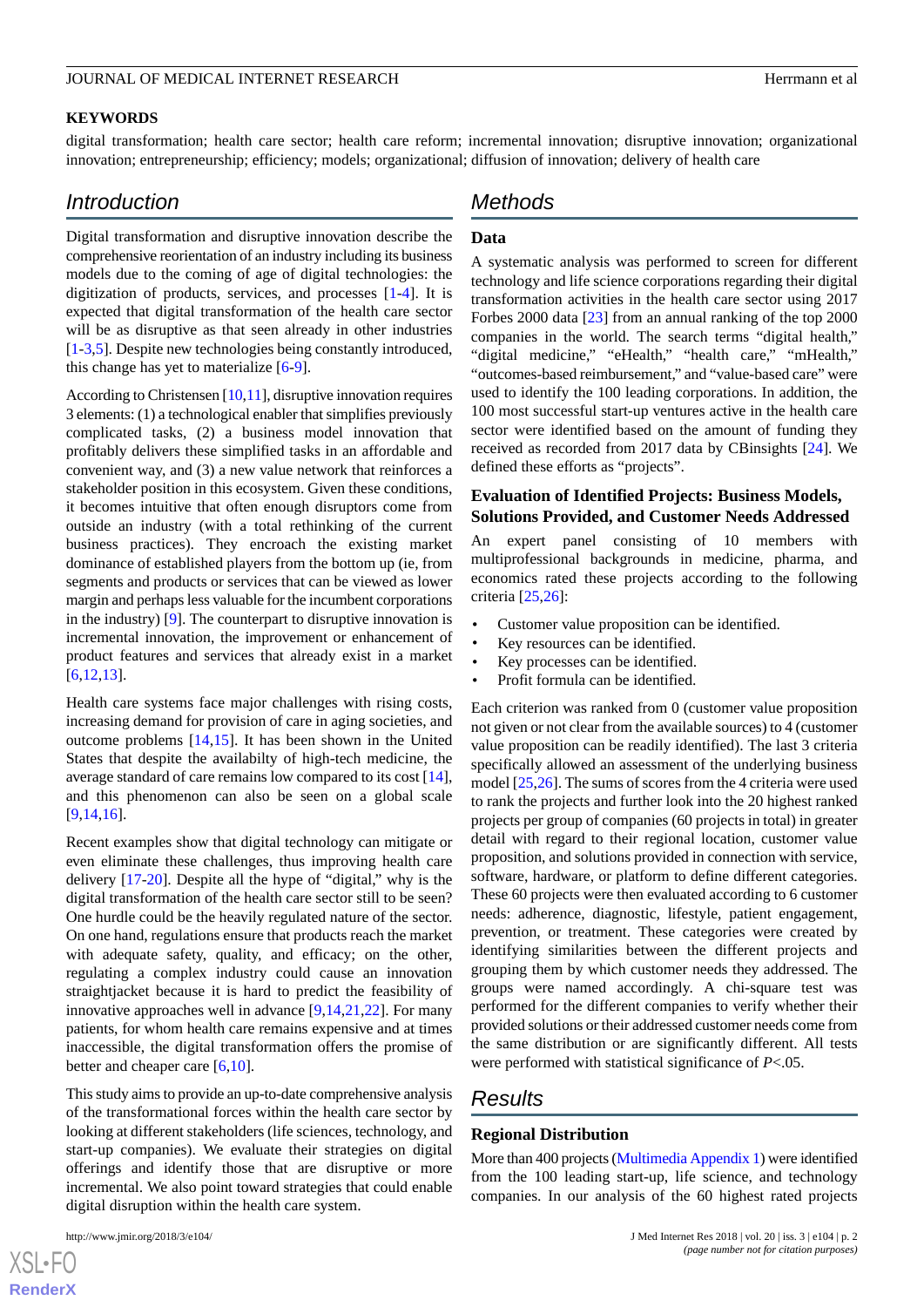([Multimedia Appendix 2](#page-6-6)) identified by our expert panel, a high regional concentration with 40 out of 60 projects (66%) located in the United States was found. There was an aggregation of projects on the West Coast of the United States ([Multimedia](#page-6-7) [Appendix 3\)](#page-6-7).

### **Business Models, Solutions Provided, and Customer Needs Addressed**

[Multimedia Appendix 4](#page-6-8) shows the results of our in-depth analysis of the customer value proposition and the underlying business model. Within the group of highest ranked projects, device-developing start-up projects assume a primary position. The second grouping represents different start-up projects that are less well-defined with respect to their customer value proposition and business model. In the third grouping, one can see that corporations from the technology and life science sectors appear to be more active in collaborations and in efforts to engage with topical experts in their targeted digital innovations.

## **Provided Solutions**

The analysis led to 4 distinct types of solutions that could be identified, as shown in [Figure 1.](#page-2-0) All 3 industry players are engaging in projects that are represented across the different types of solutions. Specifically, while hardware solutions appear to be evenly distributed, projects on new services seem to be undertaken only by start-ups and life sciences companies. Interestingly we found a strong engagement of technology corporations in the platform field. Chi-square tests indicated there is no statistical evidence that start-up and technology solutions ( $\chi^2$ <sub>3</sub>=21.2, *P*<.001, start-up and life science solutions  $(\chi^2_{3}=26.9, P<.001)$ , or technology and life science solutions  $(\chi^2_{3}=30.2, P<.001)$  come from the same distribution. This

indicates with respect to the structure of the solutions that the 3 groups have been pursuing distinctively different strategies.

## **Customer Needs Addressed**

To analyze whether these projects were addressing similar or different customer needs, we focused on 6 customer needs that were further investigated: adherence, diagnostic, lifestyle, patient engagement, prevention, and treatment. As shown in [Figure 2](#page-3-0), distributions among the different companies' foci were found. It could be shown that the start-up projects represent all patient needs consistently. Efforts from the life science sector were focused primarily on adherence- and treatment-related projects, while no major actions appeared for prevention, diagnostic, and lifestyle. Technology corporations were similar with no projects in the lifestyle field. Chi-square tests indicated there is no statistical evidence that start-up– and technology-addressed needs  $(\chi^2$ <sub>5</sub>=60.5, *P*<.001) or start-up– and life science–addressed needs ( $\chi^2$ <sub>5</sub>=85.3, *P*<.001) come from the same distribution. However chi-square tests indicated there is statistical evidence that technology- and life science–addressed needs come from the same distribution ( $\chi^2$ <sub>4</sub>=3.8, *P*=.435). That means that start-up companies have a significantly different focus than technology and life sciences corporations. However, the technology and life sciences corporations do not have statistically significant foci from each other.

# **Intercategorial View**

Combining the information from the previous analyses shows that adherence and treatment projects are preferred by corporations in the life science and technology sectors ([Figure](#page-4-0) [3\)](#page-4-0). Both seem to neglect lifestyle-focused projects. More importantly, start-up companies show a much broader focus in their efforts to address patient needs.

<span id="page-2-0"></span>**Figure 1.** Distribution of identified types of solutions among the projects of the 3 industry players.



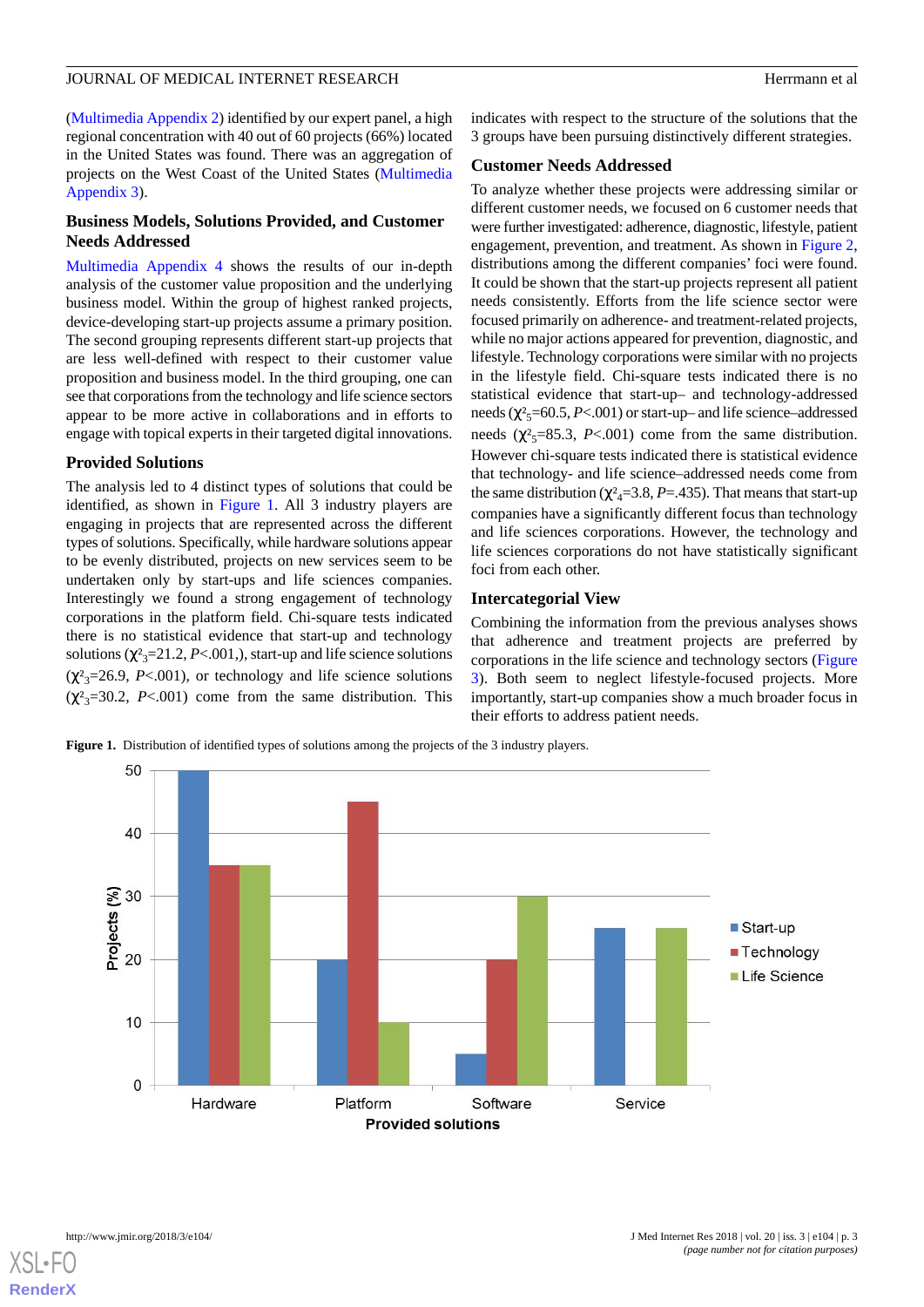<span id="page-3-0"></span>Figure 2. Distribution of customer needs addressed among the projects of the 3 industry players.

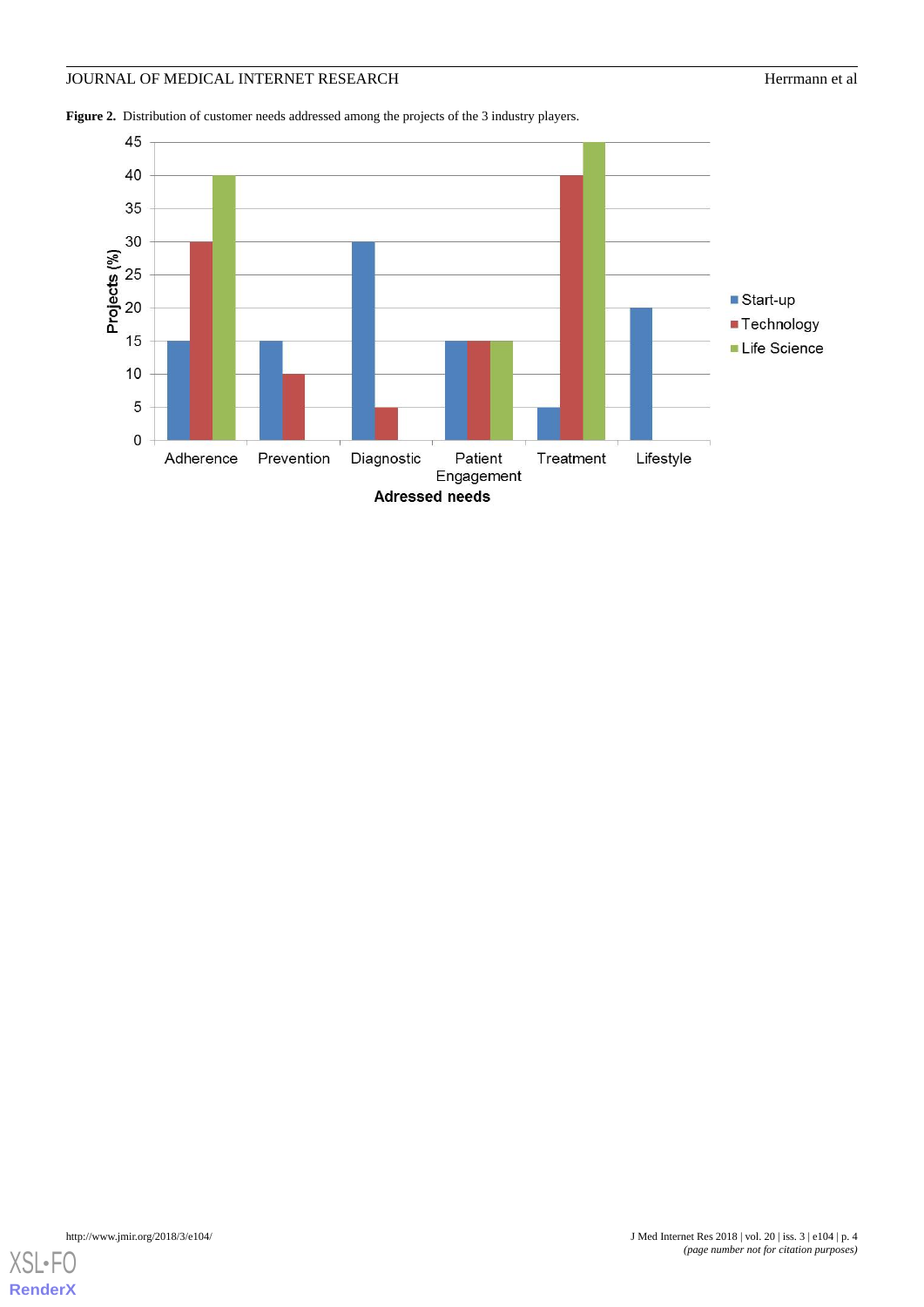<span id="page-4-0"></span>**Figure 3.** Solutions provided and needs addressed by category.



# <span id="page-4-1"></span>*Discussion*

### **Summary**

The goal of the study was to provide an up-to-date comprehensive analysis of the transformational forces within

the health care sector by looking at different stakeholders. Our results identified patterns showing that established corporations rely more on incremental innovation that supports their current business model, while start-up companies engage their flexibility to explore new market segments with notable transformations of established business models.

**Textbox 1.** Example of the focus of a life science company.

Sanofi is a French-based life science company that has signed a value-based pricing contract with the US health insurer Cigna on a new cholesterol-lowering drug. The price is linked to patient cholesterol levels. If the drug fails to decrease the level of cholesterol as seen in clinical trials, Sanofi must further discount the drug.

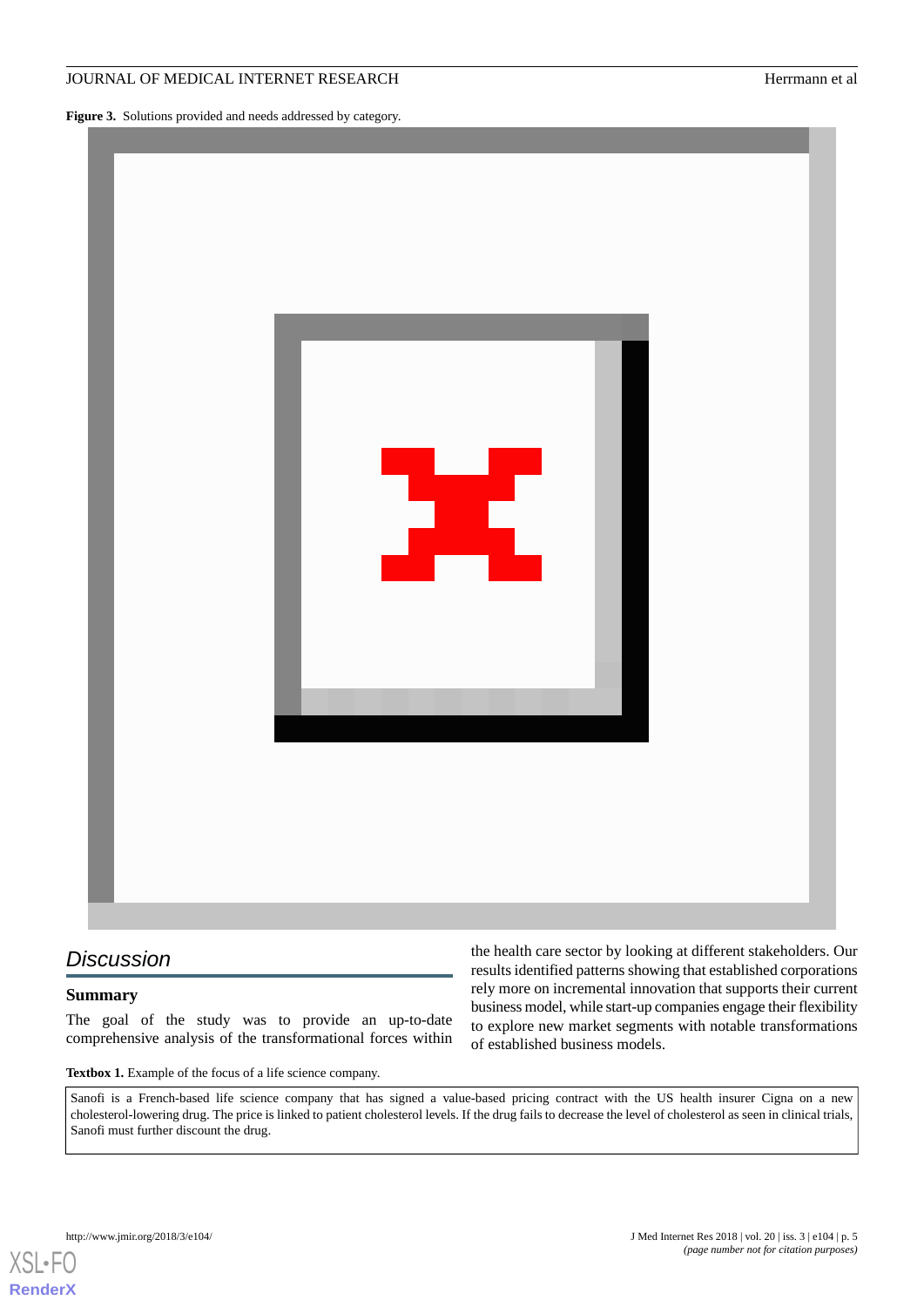<span id="page-5-0"></span>Textbox 2. Example of a not fully developed value proposition and business model.

xbird is a German-based start-up company that extracts millions of data points from smartphone sensors, wearables, and medical devices, combining environmental and digital biomarkers. Data scientists and medical experts combine these data and identify patterns leading to critical health events. This technology enables connection of adverse health events with behavioral causes and creates actionable insights for both doctors and patients. The company implements technology, new business models, and value propositions to use the collected data to avoid critical health events before occurrence.

### **Regional Diversity**

The data show a dominant positioning of projects in the United States. One reason could be that the United States shows the highest digital innovation potential through the provision of an extraordinary environment for disruptive innovation. Here our analysis indicates that 17 projects out of the 40 (43%) were located in California, and 10 out of the 17 projects (59%) are based in San Francisco and Mountain View, the heart of Silicon Valley. There might also be an increased interest for disruptive innovation in the health care sector in the United States due to its low efficiency [[10\]](#page-7-1).

### **Principal Findings**

The distribution of business models provided by the different projects indicates 3 main areas that distinguish large, established corporations (life science and technology) from start-ups. The younger start-up competitors appear to pursue solo efforts instead of collaborative endeavors and undertake efforts directed in spaces that are not pursued by others. When exploring further into the detailed solutions ([Figure 1\)](#page-2-0) and addressed needs ([Figure 2](#page-3-0)), we find that start-ups display a wider approach toward the digital health care sector. This is contrasted by the more established life science and technology corporations which focus on adherence and treatment projects ([Textbox 1](#page-4-1)). These supplement their existing market offerings, and therefore could be viewed as initial departures from the existing business models. However, statistical results indicate that not a single cohort of companies has figured out what the right digital approach is and this reflects well in the traditional fermentation/converging period that many industries exhibit during large shifts in how business takes place.

With respect to the customer needs addressed, we notice an interesting effect. Technology and life science corporations seem to address similar customer needs. Either the technology companies have not been really creative in addressing the digital challenges or the technology companies were creative in the beginning but the life science sector has caught up pretty fast. The start-up endeavors are significantly different than all others, which indicates that disruption would come from the start-ups because they are playing in different domains than established corporations. In that regard, they exhibit strong differentiation in both the supply and the demand side from a digital innovation standpoint. These observations can echo the underlying structural elements in the disruptive innovation theory of Christensen [\[10,](#page-7-1)[11\]](#page-7-2). In that light, incumbent corporations within the life science sector (eg, pharmaceutical corporations) tend to work on more effective drugs, but they lack the capability to directly interact with the patient and therefore transform their competitive position by additional (recently termed "beyond the pill") offerings. Aligned with this expectation, we identified that their projects show a clear tendency to offer digitally enhanced outputs but such efforts tend to be incremental

innovations that stick to traditional market strategies. Interestingly, providers of consumer care products like Fitbit and Jawbone are further penetrating the health care sector, moving beyond lifestyle products for customers interested in health self-monitoring and toward offerings that compete directly with more established health care corporations like Medtronic.

Start-up offerings of products and services appear in some cases not fully developed with respect to the exact value proposition of the offering [\(Multimedia Appendix 4\)](#page-6-8) and business model ([Textbox 2\)](#page-5-0).

In general, start-ups use their flexible structures to pursue radically new avenues with the help of novel technologies, business models, and value networks that provide disruptive solutions to a wide variation of customer and patient challenges. Within our sample, established technology and life science corporations aim through their projects to address challenges that relate, to a significant extent, to the adherence and treatment dimensions of the customer value. Thus, they seem to be underrepresented in the remaining types of customer value. This offers evidence that established corporations focus on digital improvements of their existing business offerings and value proposition, which in turn signifies lesser interventions to their current business models. Their focus stands in sharp contrast to the diversity of start-ups, which seem to address diversified customer needs.

#### **Limitations**

Our analysis, as the first capturing the phenomenon of disruptive innovation within the health care sector, has a few limitations. It is based on information available in the public domain, which might not allow for a comprehensive picture since some start-ups might overreport to attract funding and other start-ups might not have yet made a public splash, as they are rather early in their development process. At the same time, established large corporations for privacy reasons might underreport on their digital initiatives. The ratings by 10 evaluators might also blur stronger differences given their diverse educational backgrounds. Public domain data might lack the depth of information needed to allow for precise rating of the different characteristics assessed.

#### **Conclusion**

Notwithstanding the limitations of our analysis, the emerging pattern allows us to differentiate innovating corporations within the health care sector with respect to their strategies in the context of the digital transformation in health care. Established corporations show strength in improving the business model dimensions they have been pursuing for a long time. Start-up companies appear more agile and able to make better use of radical new technologies and different business models moving toward new forms of disruptive innovations. Since the health

 $XS$ -FO **[RenderX](http://www.renderx.com/)**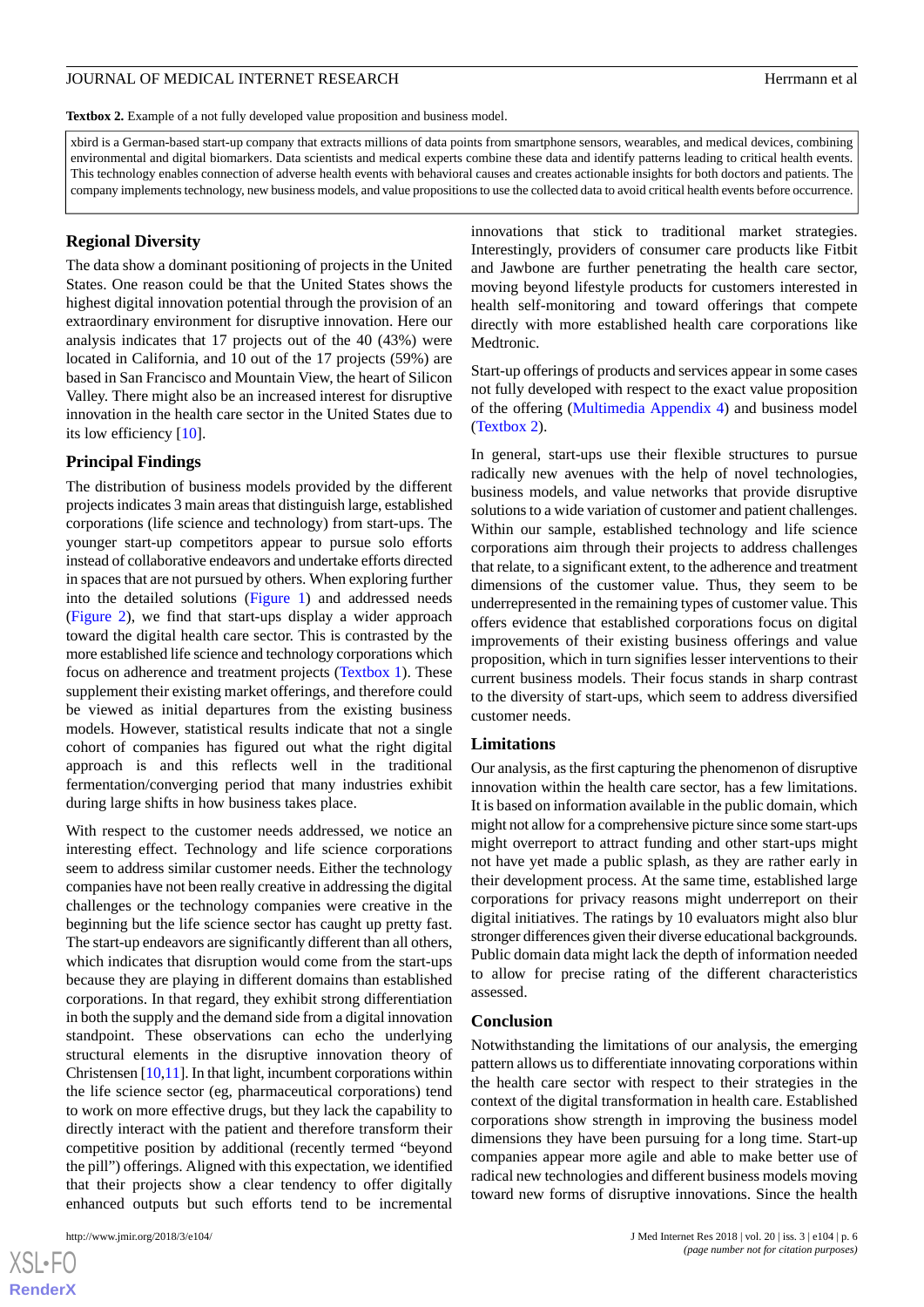care sector is tightly regulated, established players with an in-depth understanding of its regulatory mechanism might have clear advantages here, but start-ups are tackling this specific challenge well.

Start-ups with their agile culture and established technology or life science corporations with their regulatory knowledge might join strategic forces to drive the digital transformation of the health care sector. By engaging in collaborative efforts, corporations can keep costs at bay, while addressing all patient needs and claiming the investments off their balance sheet. Being in position to quickly adapt when a disruptive business model emerges will be the key for future revenues. A disruptive threat for both life science and start-up is the strong focus of technology corporations to establish platform business models and assume the necessary bargaining power to appropriate the value created. It remains to be seen whether the future market leaders of a transformed health care sector will be the existing corporations and current market leaders or new players who are going to emerge from the ranks of today's start-ups.

# **Acknowledgments**

The authors would like to thank the expert panel that helped rank the projects.

# **Conflicts of Interest**

<span id="page-6-5"></span>MH, PB, TM, and HT were full-time employees of Bayer Aktiengesellschaft at the time of preparation of the manuscript.

# **Multimedia Appendix 1**

List of identified projects.

<span id="page-6-6"></span>[[PDF File \(Adobe PDF File\), 241KB-Multimedia Appendix 1](https://jmir.org/api/download?alt_name=jmir_v20i3e104_app1.pdf&filename=86bc1c830a237eb86c17606c5aab9e05.pdf)]

# **Multimedia Appendix 2**

<span id="page-6-7"></span>The 60 highest ranked projects by expert evaluation.

[[PDF File \(Adobe PDF File\), 264KB-Multimedia Appendix 2](https://jmir.org/api/download?alt_name=jmir_v20i3e104_app2.pdf&filename=e07891f62098b00a3512af7b6fe557f4.pdf)]

# **Multimedia Appendix 3**

<span id="page-6-8"></span>Regional diversity of the 60 highest ranked projects.

[[JPG File, 77KB-Multimedia Appendix 3\]](https://jmir.org/api/download?alt_name=jmir_v20i3e104_app3.jpg&filename=9692bab57cd3f094e10d2cd8e97d9917.jpg)

# **Multimedia Appendix 4**

<span id="page-6-0"></span>Distribution of projects.

[[JPG File, 107KB](https://jmir.org/api/download?alt_name=jmir_v20i3e104_app4.jpg&filename=121f09397806dd442daba5a73df379b4.jpg)-[Multimedia Appendix 4\]](https://jmir.org/api/download?alt_name=jmir_v20i3e104_app4.jpg&filename=121f09397806dd442daba5a73df379b4.jpg)

### **References**

- <span id="page-6-2"></span>1. Harvard Business Review. 2014 Oct 01. Digital transformation in the high-tech industry: briefing paper sponsored by SAP URL: [https://hbr.org/resources/pdfs/comm/sap/18764\\_HBR\\_SAP\\_High\\_Tech\\_Aug\\_14.pdf](https://hbr.org/resources/pdfs/comm/sap/18764_HBR_SAP_High_Tech_Aug_14.pdf) [accessed 2017-11-08] [[WebCite](http://www.webcitation.org/

                                6uoiUFoim) [Cache ID 6uoiUFoim](http://www.webcitation.org/

                                6uoiUFoim)]
- <span id="page-6-3"></span><span id="page-6-1"></span>2. Kreutzer R. Treiber und Hintergrunde der digitalen Transformation. In: Schallmo D, Rusnjak A, Anzengruber J, Werani T, Junger M, editors. Digitale Transformation von Geschäftsmodellen: Grundlagen, Instrumente und Best Practices. Wiesbaden: Springer Fachmedien; 2017:33-58.
- <span id="page-6-4"></span>3. Valenduc G, Vendramin P. Digitalisation, between disruption and evolution. Transfer Eur Rev Labour Res 2017 Apr 13;23(2):121-134. [doi: [10.1177/1024258917701379\]](http://dx.doi.org/10.1177/1024258917701379)
- 4. Loucks J, Macaulay J, Norohna A, Wade M. Digital Vortex: How Today's Market Leaders Can Beat Disruptive Competitors at Their Own Game. Plano: DBT Center Press; 2016.
- 5. Klewes J, Popp D, Rost-Hein M. Out-thinking Organizational Communications: The Impact of Digital Transformation. Basel: Springer International Publishing; 2016.
- 6. Hwang J, Christensen CM. Disruptive innovation in health care delivery: a framework for business-model innovation. Health Aff (Millwood) 2008;27(5):1329-1335 [[FREE Full text](http://content.healthaffairs.org/cgi/pmidlookup?view=long&pmid=18780919)] [doi: [10.1377/hlthaff.27.5.1329](http://dx.doi.org/10.1377/hlthaff.27.5.1329)] [Medline: [18780919](http://www.ncbi.nlm.nih.gov/entrez/query.fcgi?cmd=Retrieve&db=PubMed&list_uids=18780919&dopt=Abstract)]
- 7. Perakslis ED. Strategies for delivering value from digital technology transformation. Nat Rev Drug Discov 2017 Feb;16(2):71-72. [doi: [10.1038/nrd.2016.265](http://dx.doi.org/10.1038/nrd.2016.265)] [Medline: [28082744\]](http://www.ncbi.nlm.nih.gov/entrez/query.fcgi?cmd=Retrieve&db=PubMed&list_uids=28082744&dopt=Abstract)
- 8. Westerman G, Tannou M, Bonnet D, Ferraris P, McAfee A. The digital advantage: how digital leaders outperform their peers in every industry. URL: [http://digitalcommunity.mit.edu/servlet/JiveServlet/downloadBody/1105-102-2-1185/](http://digitalcommunity.mit.edu/servlet/JiveServlet/downloadBody/1105-102-2-1185/The_Digital_Advantage__How_Digital_Leaders_Outperform_their_Peers_in_Every_Industry.pdf)

[XSL](http://www.w3.org/Style/XSL)•FO **[RenderX](http://www.renderx.com/)**